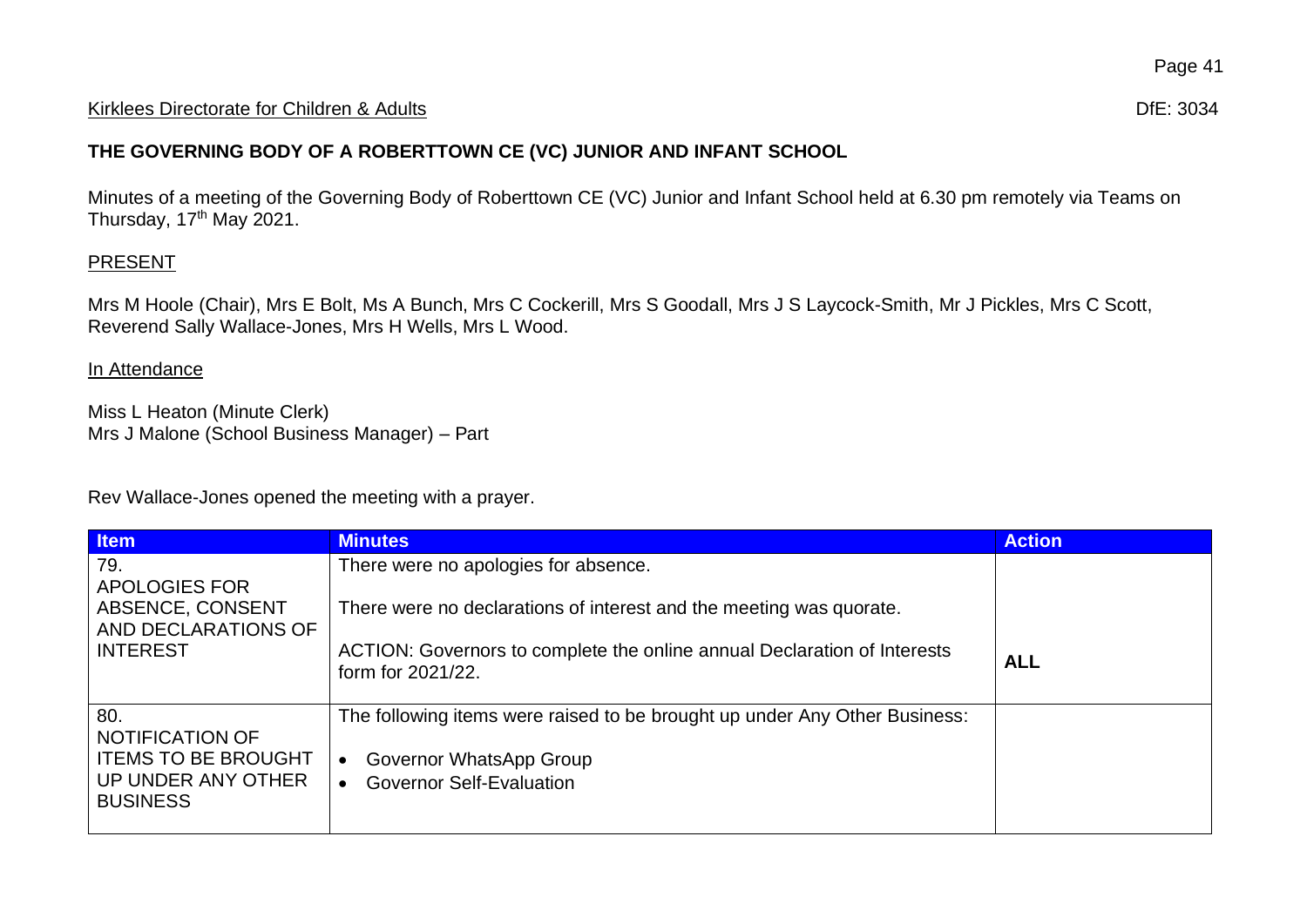| <b>Item</b>                                                             | <b>Minutes</b>                                                                                                                                                                                                                                                                                                                                                                                                                                                                                                                                                                                                                                                     | <b>Action</b> |
|-------------------------------------------------------------------------|--------------------------------------------------------------------------------------------------------------------------------------------------------------------------------------------------------------------------------------------------------------------------------------------------------------------------------------------------------------------------------------------------------------------------------------------------------------------------------------------------------------------------------------------------------------------------------------------------------------------------------------------------------------------|---------------|
| 81.<br><b>MINUTES OF THE</b><br><b>MEETING HELD ON</b><br>18 MARCH 2021 | RESOLVED: That the minutes of the meeting held on 18 March 2021 be<br>approved and agreed by the Governors as a correct record.                                                                                                                                                                                                                                                                                                                                                                                                                                                                                                                                    |               |
| 82.<br><b>MATTERS ARISING</b>                                           | Minute 73 refers: Constitution of the Governing Body<br>The Chair updated on her action regarding speaking to local contacts to gain<br>interest in new membership to the Governing Body. She had been in contact<br>the local finance company who had promised a response within the next two<br>weeks.<br>RESOLVED: That Governors agree to take the agenda out of turn at this point<br>to accommodate the School Business Manager (SBM).<br>[Mrs J Malone joined the meeting at 6.38pm].                                                                                                                                                                       |               |
| 83.<br><b>FINANCIAL</b><br><b>MANAGEMENT AND</b><br><b>MONITORING</b>   | A Financial Report had been pre-circulated in advance of the meeting along<br>with the Final Budget Summary Form 2021/22 (B3) and Year End 2020/21.<br>The SBM provided the headline information for the Year End budget as<br>follows:<br>The end of year surplus is £46,320. This will be carried forward into the<br>2021/22 budget. It is made up of the £6,000 contingency and £40,302<br>underspend against forecast (especially under premises, utilities and<br>sports premium).<br>Unexpected Covid catch up funding had also contributed to the surplus<br>The SBM provided a detailed breakdown for the 2021/22 budget which<br>included the following: |               |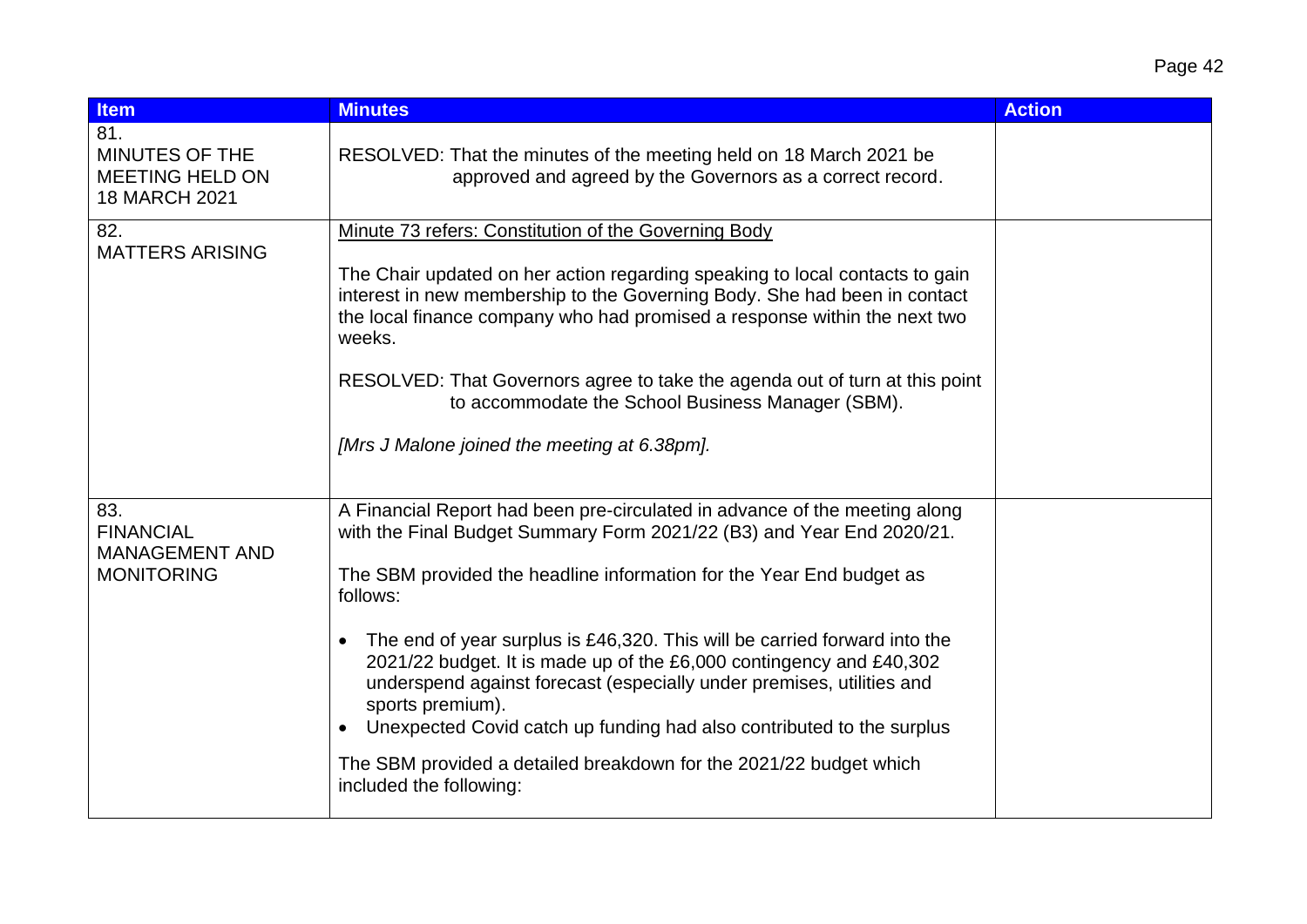| <b>Item</b> | <b>Minutes</b>                                                                                                                                             | <b>Action</b> |
|-------------|------------------------------------------------------------------------------------------------------------------------------------------------------------|---------------|
|             | • A total income of £1,059,657 plus an additional £29,780 Pupil Growth Fund<br>is available.                                                               |               |
|             | £1,218 will be reclaimed from Government for Free School Meal vouchers.<br>$\bullet$                                                                       |               |
|             | The June 2021 Sports Premium has been included as a carry forward but                                                                                      |               |
|             | no further allocation is included for 2021/22 as none as so far been<br>confirmed.                                                                         |               |
|             | Other income includes elements for breakfast club/Rascals, staff<br>$\bullet$<br>consultancy work and fundraising.                                         |               |
|             | Teaching costs includes annual pay progressions, 2% pay award and new<br>appointments.                                                                     |               |
|             | Supply teacher costs remain as per 2020/21 as it is unclear how Covid will<br>$\bullet$<br>impact on this need.                                            |               |
|             | ETAs and Lunchtime Supervisors have no pay award but the budget does<br>include a £250 one-off pro rata payment as recommended by TES.                     |               |
|             | Admin/clerical hours have been reduced by 5 hours per week.<br>$\bullet$                                                                                   |               |
|             | General repairs and maintenance includes a £2,500 grant for Sugar Tax<br>$\bullet$<br>which must be spent on the refurbishment of the bungalow. The school |               |
|             | may also need to contribute to cladding costs, so some has been allocated<br>for this.                                                                     |               |
|             | Learning Resources includes the £10k unspent catch-up funding. It has                                                                                      |               |
|             | been placed in this budget line for now but could potentially need a                                                                                       |               |
|             | virement to an alternative pot. No further catch-up funding has yet been<br>confirmed but some is expected.                                                |               |
|             | A number of budget lines are services provided as a buy-in from Kirklees at                                                                                |               |
|             | a fixed cost (such as Asset Management, Trade Waste, Payroll,<br>Procurement, etc).                                                                        |               |
|             | Grounds Maintenance includes the costs for the annual contract plus some<br>work on trees.                                                                 |               |
|             | Photocopying costs are based on the fixed lease agreement plus an                                                                                          |               |
|             | inflationary increase for materials.                                                                                                                       |               |
|             | The telephone system is due an upgrade which is reflected in the<br>allocation.                                                                            |               |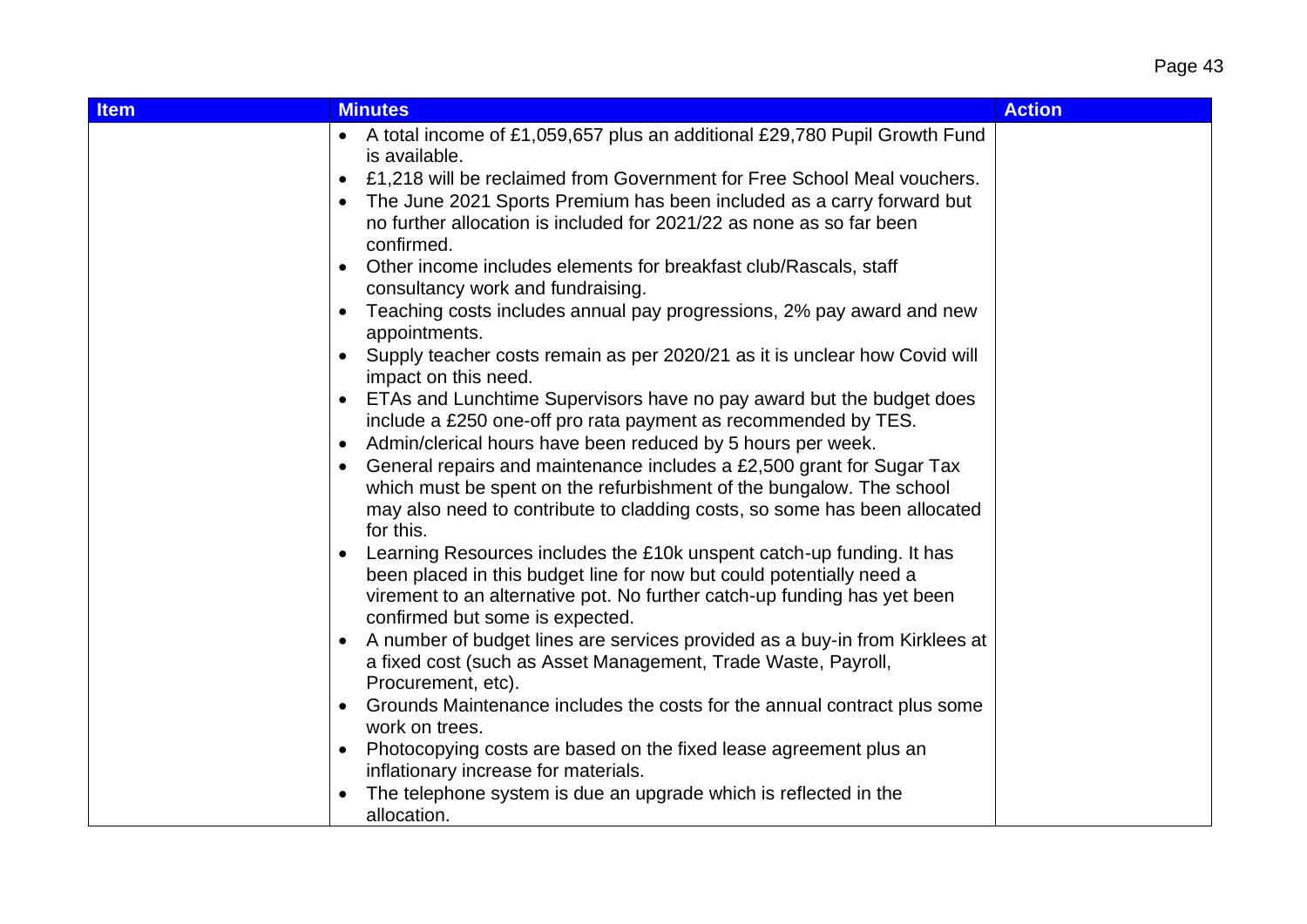| <b>Item</b>                                          | <b>Minutes</b>                                                                                                                                                                                                                                                                                                                                                                                                                                                                                                                                                             | <b>Action</b> |
|------------------------------------------------------|----------------------------------------------------------------------------------------------------------------------------------------------------------------------------------------------------------------------------------------------------------------------------------------------------------------------------------------------------------------------------------------------------------------------------------------------------------------------------------------------------------------------------------------------------------------------------|---------------|
|                                                      | • CPD includes the network buy-in and various other courses such as Team<br>Teach and First Aid.<br>A number of budget lines reflect the same as last year's figures plus<br>$\bullet$<br>inflationary increases - these include energy, water, hygiene/consumables,<br>insurance, subscriptions and equipment and furniture.<br>£11k is included for school visits, although the majority of this is offset from<br>$\bullet$<br>income (parents other than pupil premium pay for these trips) and it is not<br>confirmed that these will be able to go ahead as planned. |               |
|                                                      | Q: Does the school have to pay for Microsoft Teams?<br>A: No.                                                                                                                                                                                                                                                                                                                                                                                                                                                                                                              |               |
|                                                      | Q: Does all potential income from after school clubs need to be<br>excluded? Many outdoor sessions are now opening.<br>A: Bubble restrictions make this difficult. We will offer these as soon as<br>we can, but staff would currently need to deliver these to ensure bubbles<br>were maintained and it is a very busy time. It may be that the unspent<br>Sports Premium could be used to offer some free clubs when we are<br>able, so we can not rely on an income in this area.<br>RESOLVED: That the Governors approve the School Budget for 2021/22.                |               |
| 84. SFVS (School<br><b>Financial Value Standard)</b> | The SFVS had been circulated in advance of the meeting.                                                                                                                                                                                                                                                                                                                                                                                                                                                                                                                    |               |
|                                                      | RESOLVED: That the Governors approve the SFVS.<br>[Mrs J Malone left the meeting at 7.01pm].                                                                                                                                                                                                                                                                                                                                                                                                                                                                               |               |
| 85.<br><b>REPORTS FROM</b><br><b>COMMITTEES</b>      | There were no reports from committees to be discussed.                                                                                                                                                                                                                                                                                                                                                                                                                                                                                                                     |               |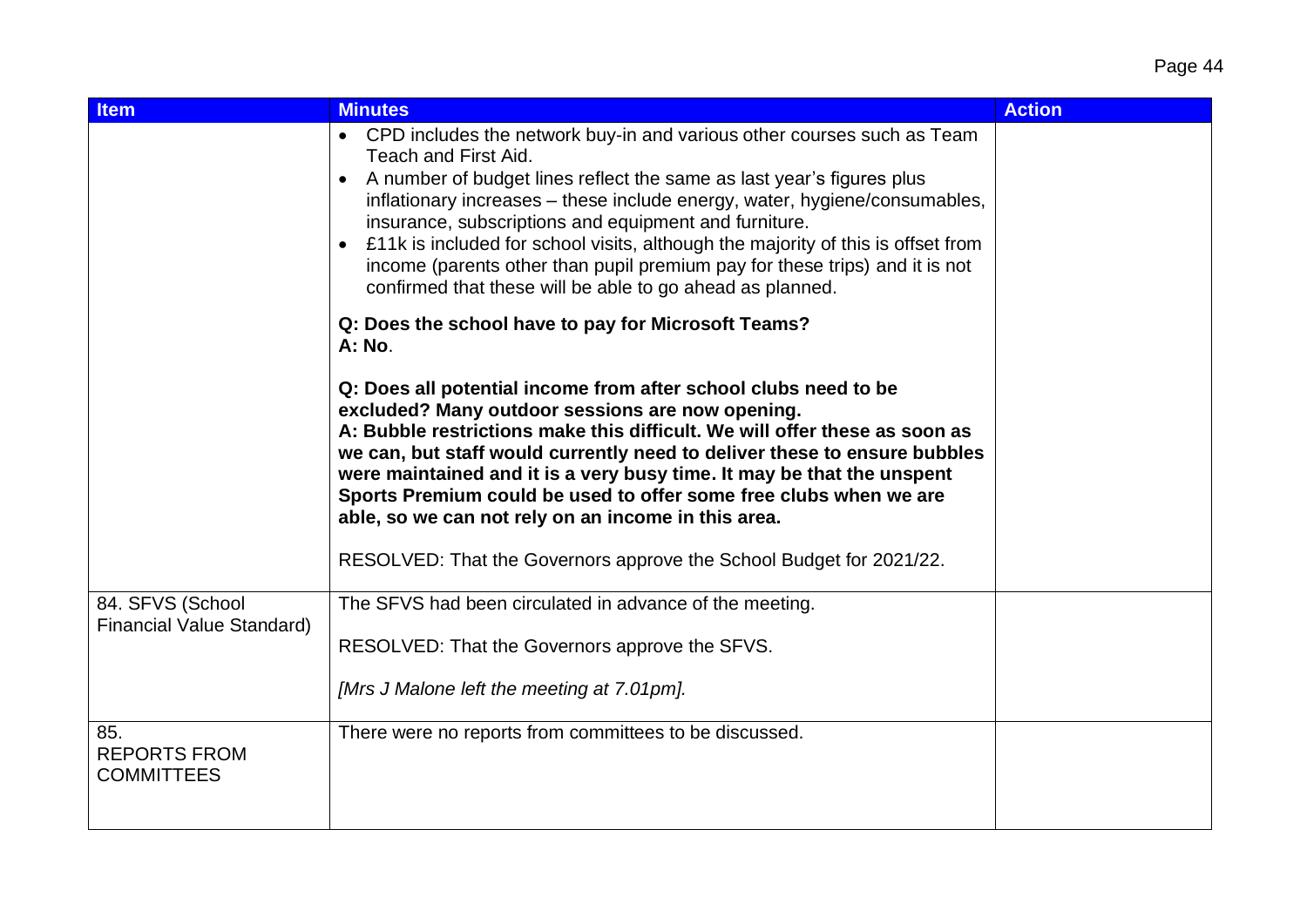| <b>Item</b>                                   | <b>Minutes</b>                                                                                                                                                                                                                           | <b>Action</b>       |
|-----------------------------------------------|------------------------------------------------------------------------------------------------------------------------------------------------------------------------------------------------------------------------------------------|---------------------|
| 86.<br>NEW INSTRUMENT OF<br><b>GOVERNMENT</b> | Governors noted the new Instrument of Government which had been pre-<br>circulated. This came into effect on 15 <sup>th</sup> May 2021.                                                                                                  |                     |
|                                               | ACTION: To check with the Clerking Service that the School name should<br>include 'The Governing Body of' first.                                                                                                                         | <b>Head Teacher</b> |
| 87.<br><b>COVID UPDATE</b>                    | A Confidential Covid update had been pre-circulated to Governors in advance<br>of the meeting.                                                                                                                                           |                     |
|                                               | The Head Teacher reported that following circulation of this report, Year 6 had<br>needed to isolate and were due back tomorrow. There were 4 positive cases<br>in the school.                                                           |                     |
|                                               | A Kirklees Infection Control Officer had visited the school last week to provide<br>some support and guidance. This was a reassuring visit and a couple of<br>recommendations were made.                                                 |                     |
|                                               | Governors asked the following questions:                                                                                                                                                                                                 |                     |
|                                               | Q: How is the Catch-up funding being spent?<br>A: The National Tutoring Programme will be utilised. We have also used<br>some on additional staff hours and equipment.                                                                   |                     |
|                                               | Q: Will the Cover Supervisor vacancy be advertised?<br>A: Yes, this is already out to advertisement and closes on Friday. To<br>date, there are zero applications, but this could change.                                                |                     |
|                                               | Q: Are PUMA and PiRA assessments new?<br>A: No, these have been around for a few years now and provided from<br>Rising Stars. PUMA is maths based and PiRA is reading. These are now<br>being used 3 times per year to measure progress. |                     |
|                                               | Q: Have the changes to drop-off times been successful?                                                                                                                                                                                   |                     |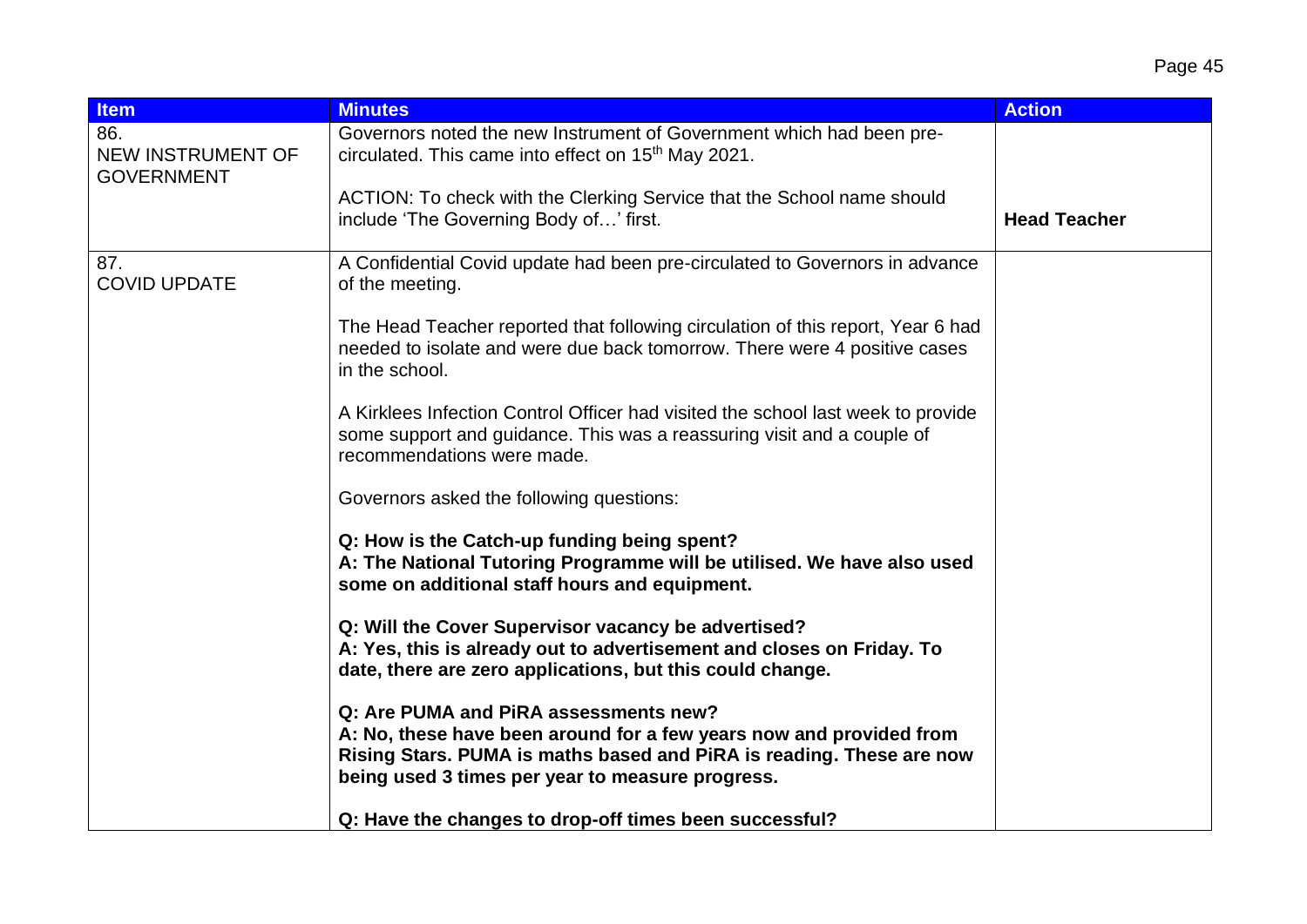| <b>Item</b>                     | <b>Minutes</b>                                                                                                                                                                                                                                                                                                                                                                                                                    | <b>Action</b> |
|---------------------------------|-----------------------------------------------------------------------------------------------------------------------------------------------------------------------------------------------------------------------------------------------------------------------------------------------------------------------------------------------------------------------------------------------------------------------------------|---------------|
|                                 | A: Yes, these have been very positive. A few parents initially thought it<br>was a little busy, but no more so than a supermarket. Children are not<br>missing as much school time with this system.                                                                                                                                                                                                                              |               |
| 88.<br><b>ATTENDANCE POLICY</b> | The Head Teacher explained that this had been reviewed to reflect the<br>importance of children attending school rather than holidays being taken in<br>term time (extenuating circumstances aside). The number of requests for<br>holidays in term time had increased and the majority of these were not<br>necessary. Historically the school has not fined unauthorised absence, but this<br>was a deterrent to be introduced. |               |
|                                 | Q: The Policy states that both parents will be fined - how would this<br>work for separated parents where one parent may have been opposed?<br>A: We would need to seek guidance from the Local Authority for<br>situations such as this.                                                                                                                                                                                         |               |
|                                 | Q: Should there be a caveat whereby pupils who cannot attend through<br>no fault of their own (such as due to health reasons) will not be<br>penalised for rewards?<br>A: Yes, absolutely - this will be added in.                                                                                                                                                                                                                |               |
|                                 | RESOLVED: That the Governors approve the Attendance and Absence of<br>Leave Policy (subject to the amendment to the rewards section<br>to reflect health issues/unavoidable circumstances).                                                                                                                                                                                                                                       |               |
| 89.<br><b>SAFEGUARDING</b>      | The Head Teacher had pre-circulated the Head Teacher's Safeguarding<br>Report in advance of the meeting.                                                                                                                                                                                                                                                                                                                          |               |
|                                 | Mrs C Scott confirmed that her training was up to date (including Safer<br>Recruitment).                                                                                                                                                                                                                                                                                                                                          |               |
|                                 | The Head Teacher noted that there were 13 Persistent Absentees. Some of<br>these were legitimate and due to health reasons. Others were being prioritised                                                                                                                                                                                                                                                                         |               |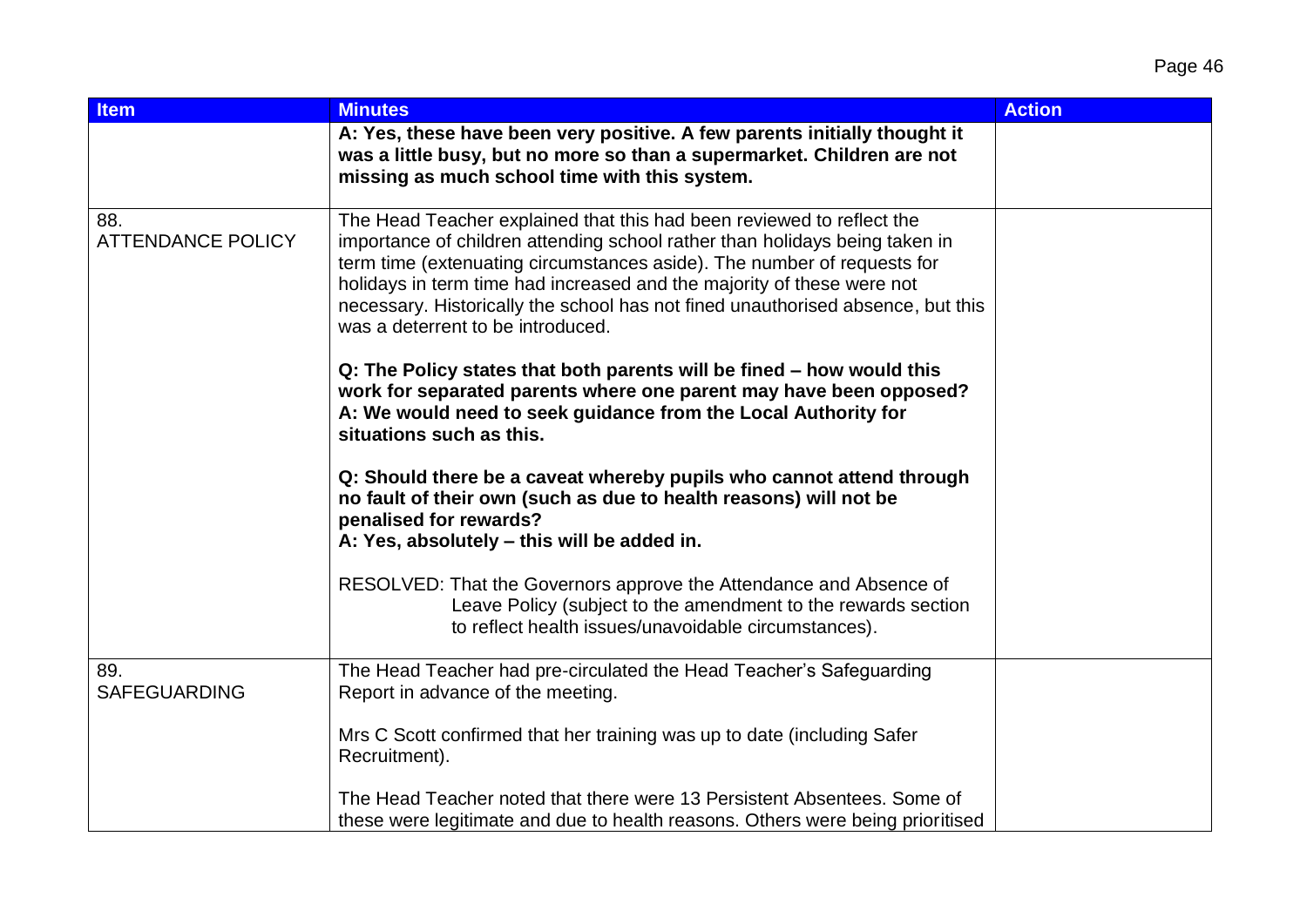| <b>Item</b>                      | <b>Minutes</b>                                                                                                                                                                                                                                                                                                                        | <b>Action</b> |
|----------------------------------|---------------------------------------------------------------------------------------------------------------------------------------------------------------------------------------------------------------------------------------------------------------------------------------------------------------------------------------|---------------|
|                                  | for contact with the families. The Head Teacher and Deputy Head Teacher<br>had met one family recently and two more would be contacted soon.                                                                                                                                                                                          |               |
|                                  | Q: Is it always the same 13 children?<br>A: No – some are the same and others have changed. We also recognise<br>that 3 or 4 of these children have been very poorly. Each situation is<br>reviewed and assessed and the school prioritise the need for family<br>engagement.                                                         |               |
|                                  | Q: What are the Equal Opportunities/Inclusions Incidents?<br>A: This is where any racist or homophobic incidents would be logged.                                                                                                                                                                                                     |               |
|                                  | No bullying incidents had been recorded this year. The Head Teacher<br>encouraged Governors to ensure this remained a focus and one way to do this<br>could be to discuss with children when they are allowed back in school for<br>visits.                                                                                           |               |
|                                  | The Head Teacher was looking forward to the reintroduction of School<br>Council, Eco Council, Care Group, etc as restrictions allowed. Some of this<br>work may need to be socially distanced but she hoped that by half term some<br>of these groups would be able to meet. Investors in People posts would soon<br>also be created. |               |
|                                  | ACTION: To look into the DfE Wellbeing Charter and Care Group work.                                                                                                                                                                                                                                                                   | S W-J         |
|                                  | The Chair thanked the Head Teacher for her updates.                                                                                                                                                                                                                                                                                   |               |
| 90.<br><b>RESIDENTIAL VISITS</b> | A list of proposed residential visits had been pre-circulated in advance of the<br>meeting which included year group, cost per child and number of required<br>staff.                                                                                                                                                                 |               |
|                                  | The visits had been scheduled pre-Covid with the dates now rolled forward.                                                                                                                                                                                                                                                            |               |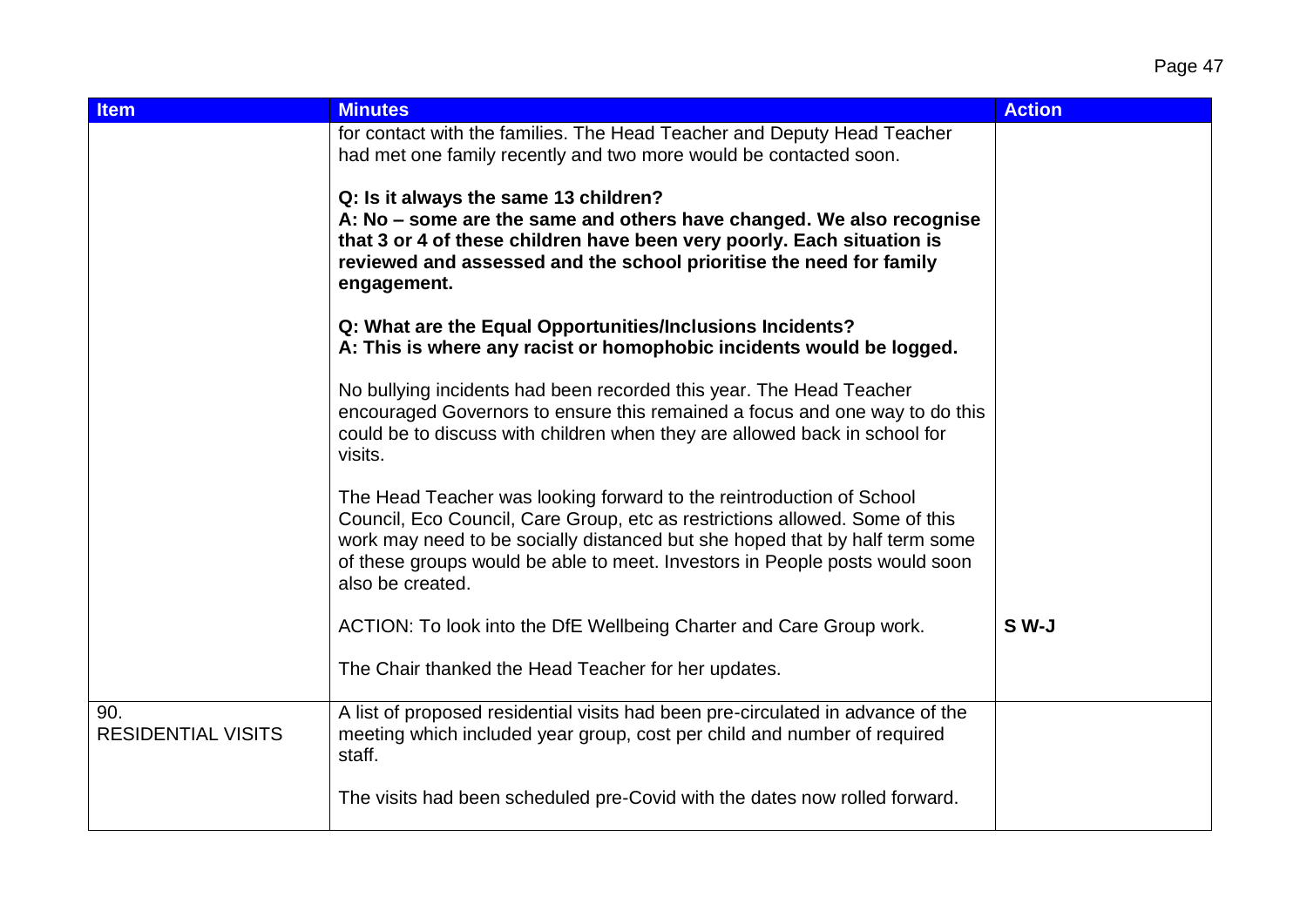| <b>Item</b>                                       | <b>Minutes</b>                                                                                                                                                                                                                                                                                                                                                                                                                                                                                                                                                                                  | <b>Action</b>           |
|---------------------------------------------------|-------------------------------------------------------------------------------------------------------------------------------------------------------------------------------------------------------------------------------------------------------------------------------------------------------------------------------------------------------------------------------------------------------------------------------------------------------------------------------------------------------------------------------------------------------------------------------------------------|-------------------------|
|                                                   | The Deputy Head provided an overview on the visits selected. She felt that the<br>current offer provided more variety and progression in skills for children as<br>they moved up a year. The locations had also been quality assured through<br>LOtC.                                                                                                                                                                                                                                                                                                                                           |                         |
|                                                   | The rescheduled trips had been covered through the individual organisation's<br>insurance. However, school insurance was now also in place.                                                                                                                                                                                                                                                                                                                                                                                                                                                     |                         |
|                                                   | Q: Based on previous negative parent feedback on Facebook, are you<br>satisfied that Winmarleigh Hall is offering parents good value for<br>money?<br>A: Much of the previous feedback was based on consecutive trips to<br>Winmarleigh Hall which offered the same experience both times.<br>However, now we have identified Losehill Hall for Year 5 there is more<br>variety and a natural progression for the children. We feel the level of<br>service and scope of specialist input ensures these trips are good value<br>for money.<br>The Chair thanked the Deputy Head for her update. |                         |
|                                                   |                                                                                                                                                                                                                                                                                                                                                                                                                                                                                                                                                                                                 |                         |
| 91.<br><b>OFSTED BRIEFING</b><br><b>FROM KLP</b>  | As the KLP had been unable to attend the meeting, Governors agreed to defer<br>this item to the next full Governing Body meeting.                                                                                                                                                                                                                                                                                                                                                                                                                                                               | <b>Clerking Service</b> |
| 92.<br><b>GOVERNOR TRAINING</b>                   | There was nothing to report.                                                                                                                                                                                                                                                                                                                                                                                                                                                                                                                                                                    |                         |
| 93.                                               | There was nothing to report.                                                                                                                                                                                                                                                                                                                                                                                                                                                                                                                                                                    |                         |
| <b>GOVERNOR VISITS &amp;</b><br><b>MONITORING</b> | ACTION: To arrange visits for:                                                                                                                                                                                                                                                                                                                                                                                                                                                                                                                                                                  |                         |
|                                                   | <b>Health and Safety</b><br>i)<br>ii)<br>Curriculum Development/ Reading                                                                                                                                                                                                                                                                                                                                                                                                                                                                                                                        | <b>AB</b><br><b>JP</b>  |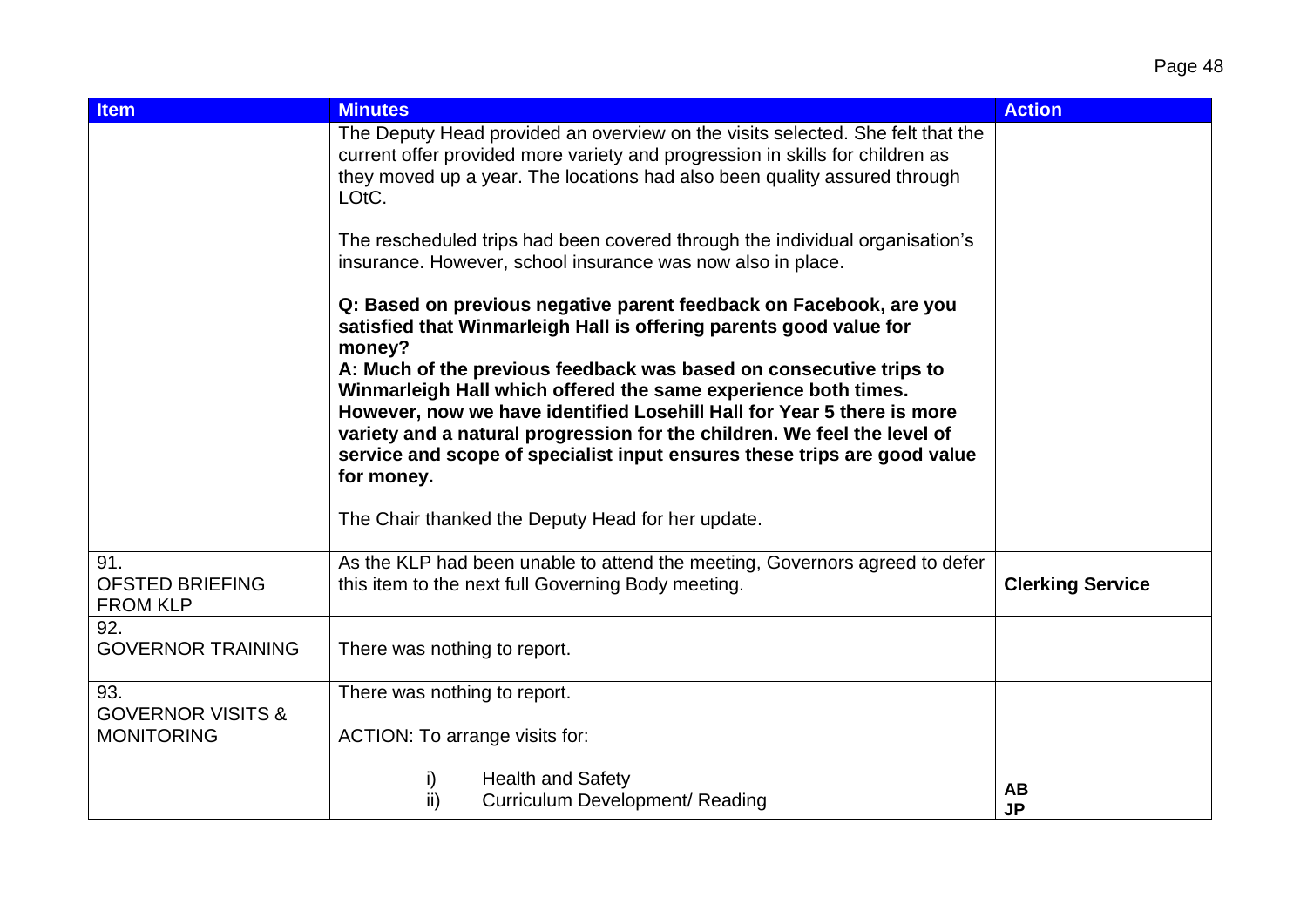| <b>Item</b>                                            | <b>Minutes</b>                                                                                                                                                                                                                     | <b>Action</b> |
|--------------------------------------------------------|------------------------------------------------------------------------------------------------------------------------------------------------------------------------------------------------------------------------------------|---------------|
|                                                        | Foundation Governor - including Collective Worship<br>iii)<br>monitoring<br>Q: Are there any plans for Collective Worship to slowly commence in line                                                                               | $S$ W-J       |
|                                                        | with guidance?<br>A: Current advice is to remain in bubbles as clarified by the Kirklees<br><b>Infection Control Officer.</b>                                                                                                      |               |
| 94.<br><b>SPENBOROUGH</b><br><b>CO-OPERATIVE TRUST</b> | The Head Teacher provided the following update:<br>The Heads WhatsApp group has provided a good support network                                                                                                                    |               |
|                                                        | The Heads have not met for a number of weeks $-$ all have been very busy<br>in their individual schools (largely due to Covid)                                                                                                     |               |
|                                                        | Staffing and staff absence has been one of the most time consuming Covid<br>related impacts                                                                                                                                        |               |
|                                                        | The next meeting is next week and it will be great when practices such as<br>joint moderation can recommence                                                                                                                       |               |
| 95.<br><b>ANY OTHER BUSINESS</b>                       | <b>Governor WhatsApp Group</b><br>(a)                                                                                                                                                                                              |               |
|                                                        | The Head Teacher suggested the creation of a new Governor<br>WhatsApp group to keep Governors alerted to new papers, etc.                                                                                                          |               |
|                                                        | RESOLVED: That Governors approve the creation of three WhatsApp<br>groups (Full Governors, Standards Committee and<br>Finance Committee) and were happy to have their mobile<br>phone numbers used for the creation of this group. |               |
|                                                        | <b>Governor Self-Evaluation</b><br>(b)                                                                                                                                                                                             |               |
|                                                        | The Head Teacher, Deputy Head Teacher and KLP had discussed the<br>need for Governors to revisit a Self-Evaluation.                                                                                                                |               |